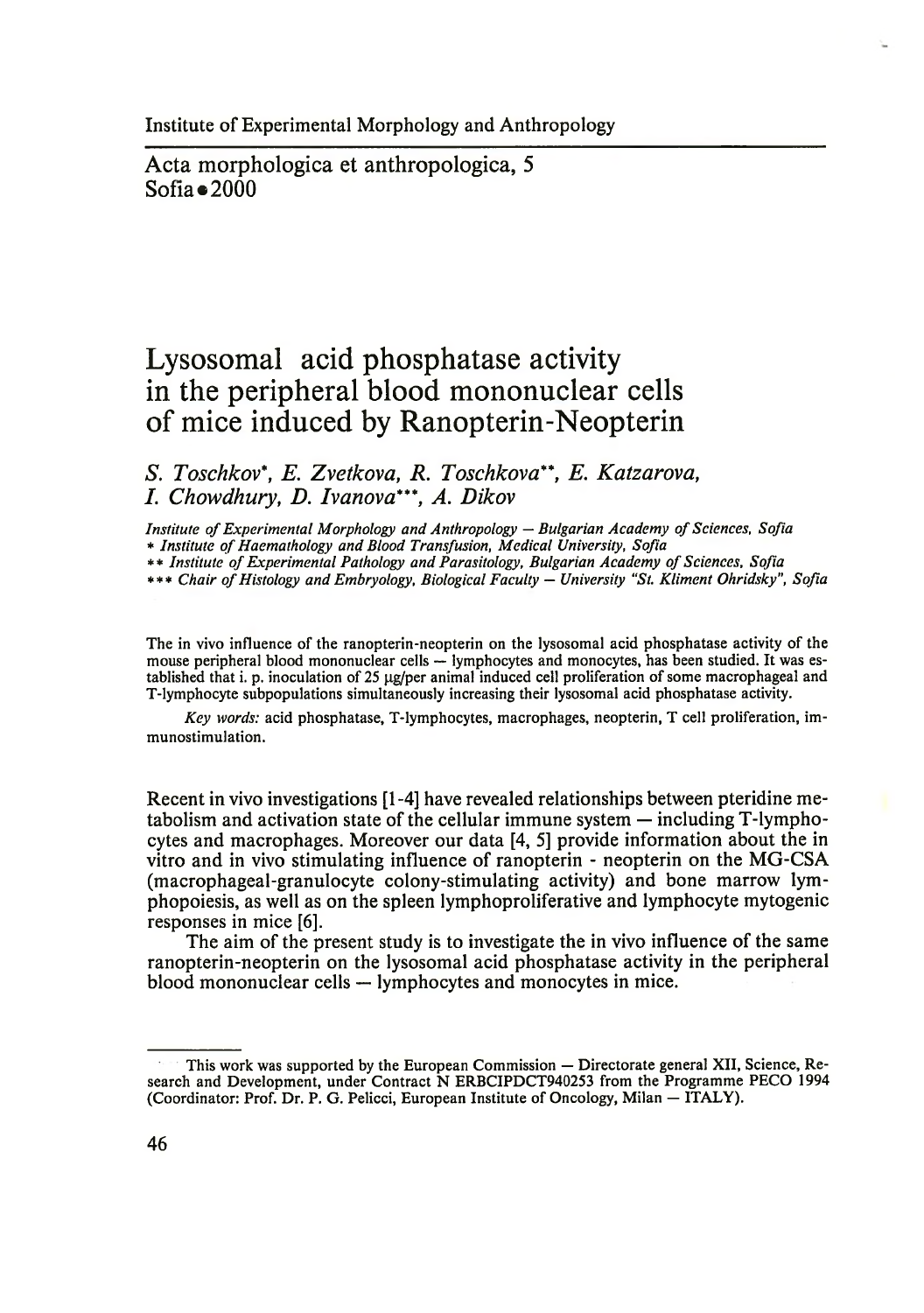## Material and Methods

The ranopterin-neopterin was isolated after homogenization of frog skins of the Rana ridibunda species followed by acid extraction and lyophylization of the homogenates.

Neopterin in a dose  $25 \mu g$  per animal was ingected i. p. in 8 male BALB/c mice, 6-8 weeks old. Five animals were used as controls. Peripheral blood smears were



Fig. 1. Activated monocytes and lymphocytes after in vivo treatment by types from the peripheral ranopterin - neopterin: peripheral blood smears stained by Giemza-Pa- blood of neopterin-treated anranopterin - neopterin; peripheral blood smears stained by Giemza-Pa- blood of neopterin-treated an-<br>ppenheim Opton microscope ( $\times$ 400) ppenheim Opton microscope (×400)

Fig. 2. Acid phosphatase activity in the same cellular<br>types from the peripheral (X400)